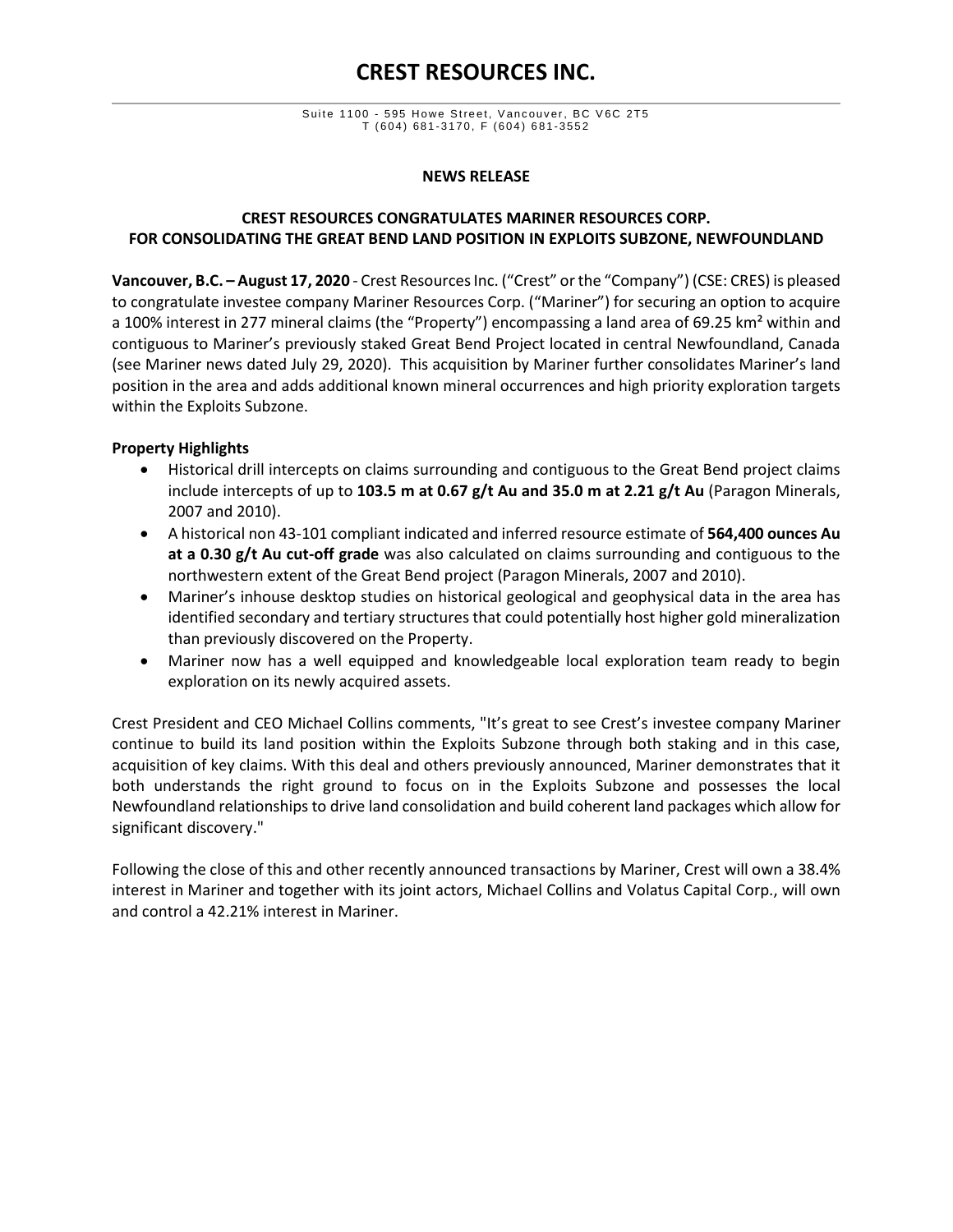

# **Area Map of the Great Bend Additional Properties**

# **Terms**

Under the terms of the option agreement, Mariner may acquire a 100% interest in the Property by issuing an aggregate of 2,000,000 common shares to the arm's length vendors as follows:

- 1,000,000 common shares upon signing the option agreement; and
- 1,000,000 common shares upon completion of a Pre-Feasibility Study.

The vendors shall retain a 2% net smelter return ("NSR") royalty on the Property, of which Mariner has the right to purchase 1% of the NSR for \$1,000,000 at any time.

# **About Crest Resources Inc.**

Crest Resources Inc. is a British Columbia company listed on the Canadian Securities Exchange under the symbol "CRES". The Company's principal business activity is the acquisition, exploration and evaluation of